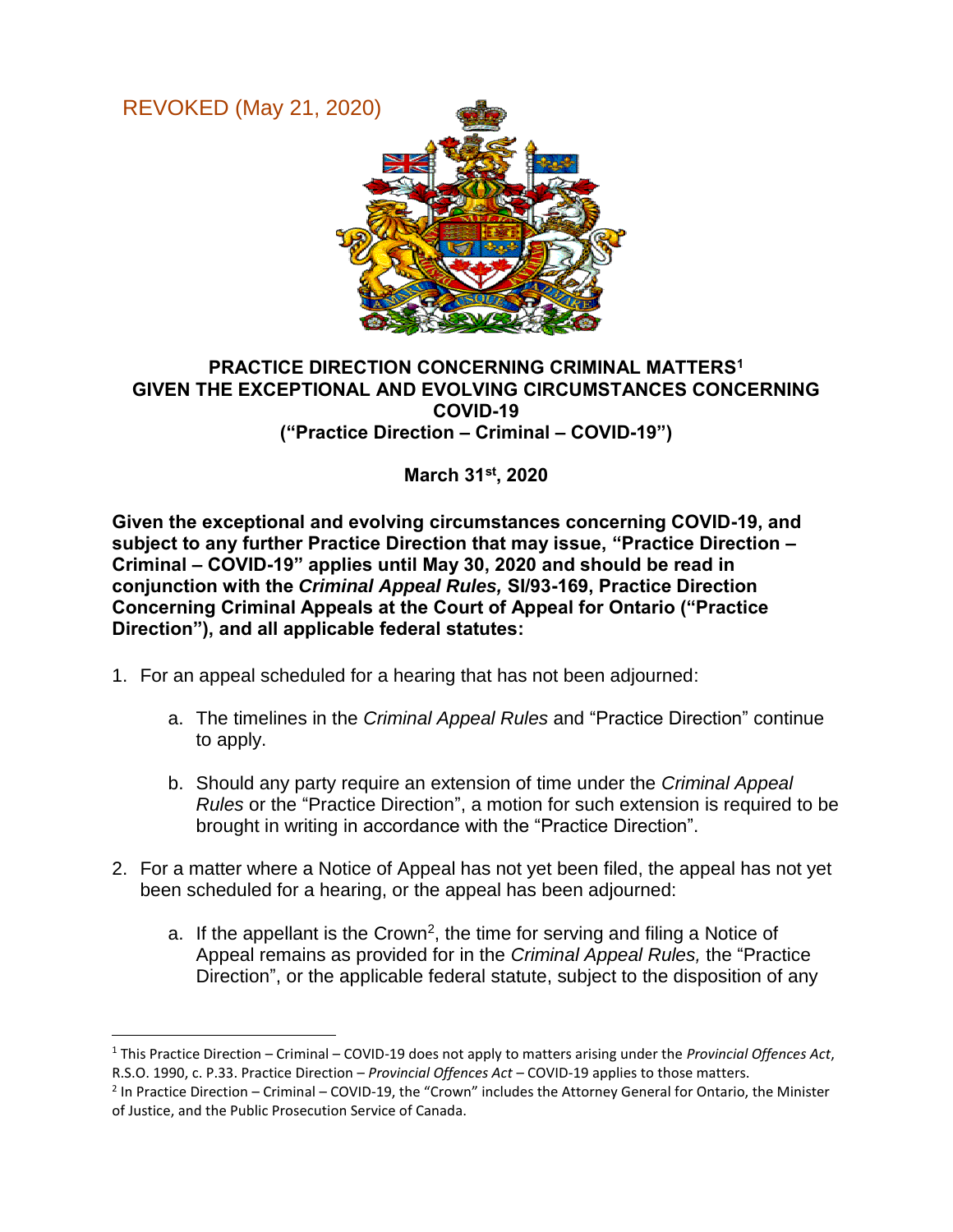motion for an extension of time that may be brought in writing in accordance with the "Practice Direction".

- b. If the appellant is not the Crown, and the order appealed from was made on or after February 17, 2020, and the time for serving and filing the Notice of Appeal is governed by the *Criminal Appeal Rules* or the "Practice Direction", then this "Practice Direction – Criminal – COVID-19" applies respecting serving and filing deadlines:
	- i. the time to serve and file a Notice of Appeal is extended to the date of filing as long as the Notice of Appeal is filed no later than May 30, 2020;
	- ii. the extension of time within which to serve and file a Notice of Appeal, as set out in subsection 2(b)(i), is subject to an order of the court abridging the time period, which order may arise of the court's own motion or result from a written application, on notice to any potential parties.
- c. Where any other material was or is required to be served or filed on or after February 17, 2020, and the time period for service or filing is governed by the *Criminal Appeal Rules* or "Practice Direction", then this "Practice Direction – Criminal – COVID-19" applies respecting those deadlines:
	- i. the time for service or filing is extended to the date of filing provided the filing occurs no later than May 30, 2020;
	- ii. the extension of time within which to serve or file, as set out in subsection 2(c)(i), is subject to an order of the court abridging the time period, which order may arise of the court's own motion or result from a written application brought by a party to the appeal, on notice to all parties.
- d. On written application or of its own motion, on notice to the parties or potential parties, a single judge of the Court of Appeal for Ontario may abridge the extended timelines as provided for in subsections 2(b)(i) and 2(c)(i).
- e. Materials filed on an application brought pursuant to this "Practice Direction Criminal – COVID-19" may be by way of a letter to the attention of the Senior Legal Officer at [COA.SeniorLegalOfficer@ontario.ca.](mailto:COA.SeniorLegalOfficer@ontario.ca) The letter should be copied to all parties or potential parties and must address: (a) the reason for the application; (b) any prejudice that may flow from the granting or refusing of the order requested; (c) the order requested; and (d) whether the parties consent to the order requested. This is subject to the court requiring more formal or detailed materials.
- 3. To the extent that the *Criminal Code*, R.S.C. 1985, c. C-46, the *Youth Criminal Justice Act*, S.C. 2002, c. 1, or the *Extradition Act*, S.C. 1999, c. 18, or any other